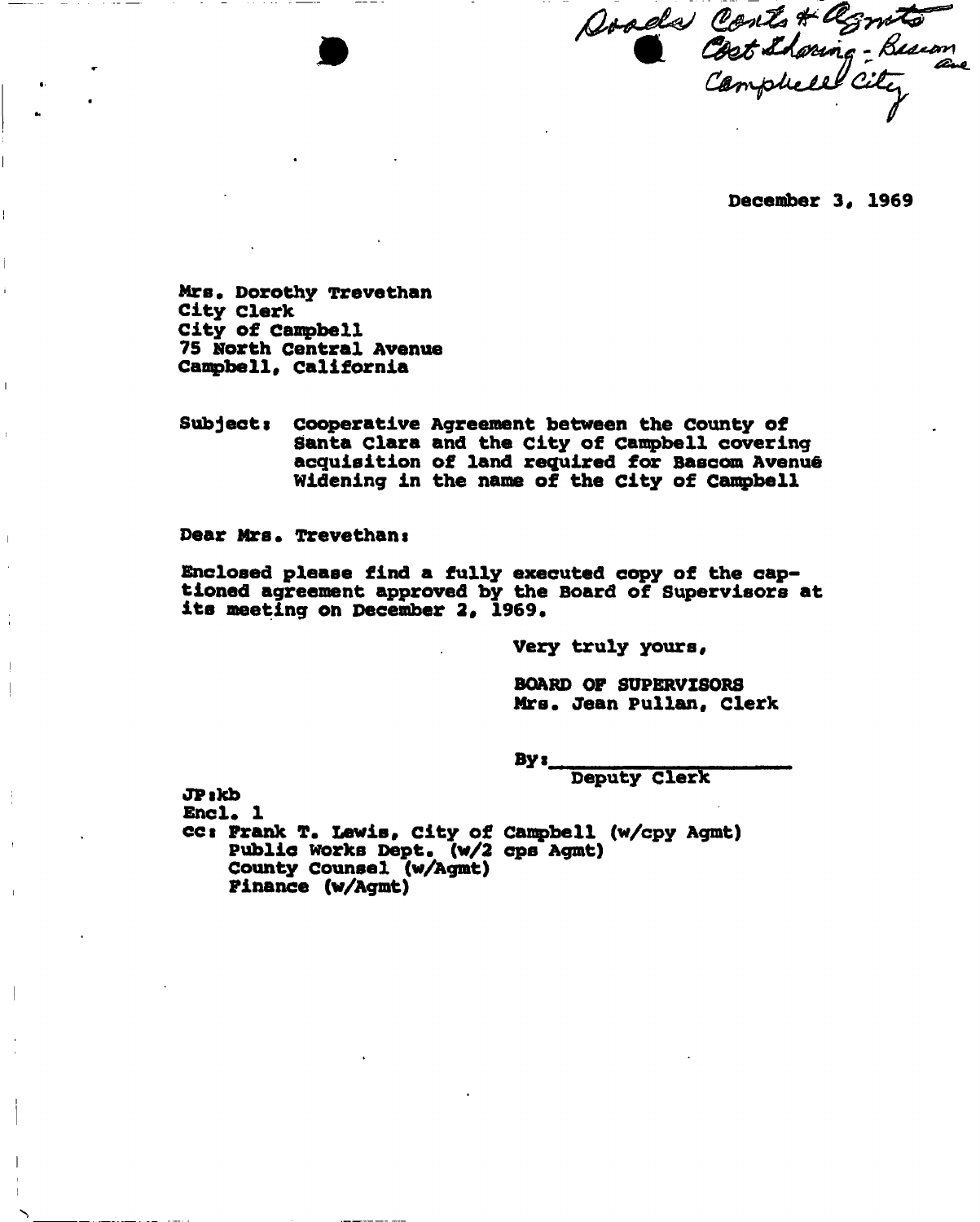|            | <b>County of Santa Clara</b>   |                   | $\mathcal{L}^{\mathcal{A}}(\mathcal{A},\mathcal{A})=\mathcal{L}^{\mathcal{A}}(\mathcal{A},\mathcal{A})=\mathcal{L}^{\mathcal{A}}(\mathcal{A},\mathcal{A})$ |                       | <b>Department of Public Works</b><br>County Office Building .<br>-20 West Hedding Street<br>San Jose, California 95110 |  |
|------------|--------------------------------|-------------------|------------------------------------------------------------------------------------------------------------------------------------------------------------|-----------------------|------------------------------------------------------------------------------------------------------------------------|--|
| California |                                | TRANSMITTAL       | MEMORANDUM                                                                                                                                                 |                       | S.D.                                                                                                                   |  |
|            |                                | Page $_0$ of $_1$ |                                                                                                                                                            | DATE:                 | November 21, 1969                                                                                                      |  |
| FOR:       | BOARD OF SUPERVISORS AGENDA OF |                   |                                                                                                                                                            | December <sub>2</sub> | 1969                                                                                                                   |  |
| FROM:      | HODGE, REAL ESTATE DIVISION    |                   |                                                                                                                                                            |                       |                                                                                                                        |  |

TITLE: COOPERATIVE AGREEMENT COVERING ACQUISITION BY COUNTY OF LAND REQUIRED FOR BASCOM AVENUE WIDENING

#### DESCRIPTION:

City-of Campbell, agreement covers acquisition of one parcel of land within City limits of Campbell. Agreement provides for deposit by Campbell of \$5,915.00, which includes overhead charges, and further provides that actual cost will be determined after property has been acquired.

Recommended Action:

Execute Agreement. Forward original and one copy of the executed agreement to the City of Campbell, Attn: Frank T. Lewis.

EDH-: o<sup>1</sup> s

| APPROVED:         | <b>JAMES POTT</b> | HOWARD CAMPEN        |
|-------------------|-------------------|----------------------|
| AGENDA DATA:      | DATE:             | <b>BOARD ACTION:</b> |
|                   | ITEM NO:          |                      |
| ভ<br>755 REV 2/69 |                   |                      |

| HOWARD CAMPEN |  |
|---------------|--|
|               |  |
|               |  |

**0 6 <sup>0</sup> 2 id69** *P-*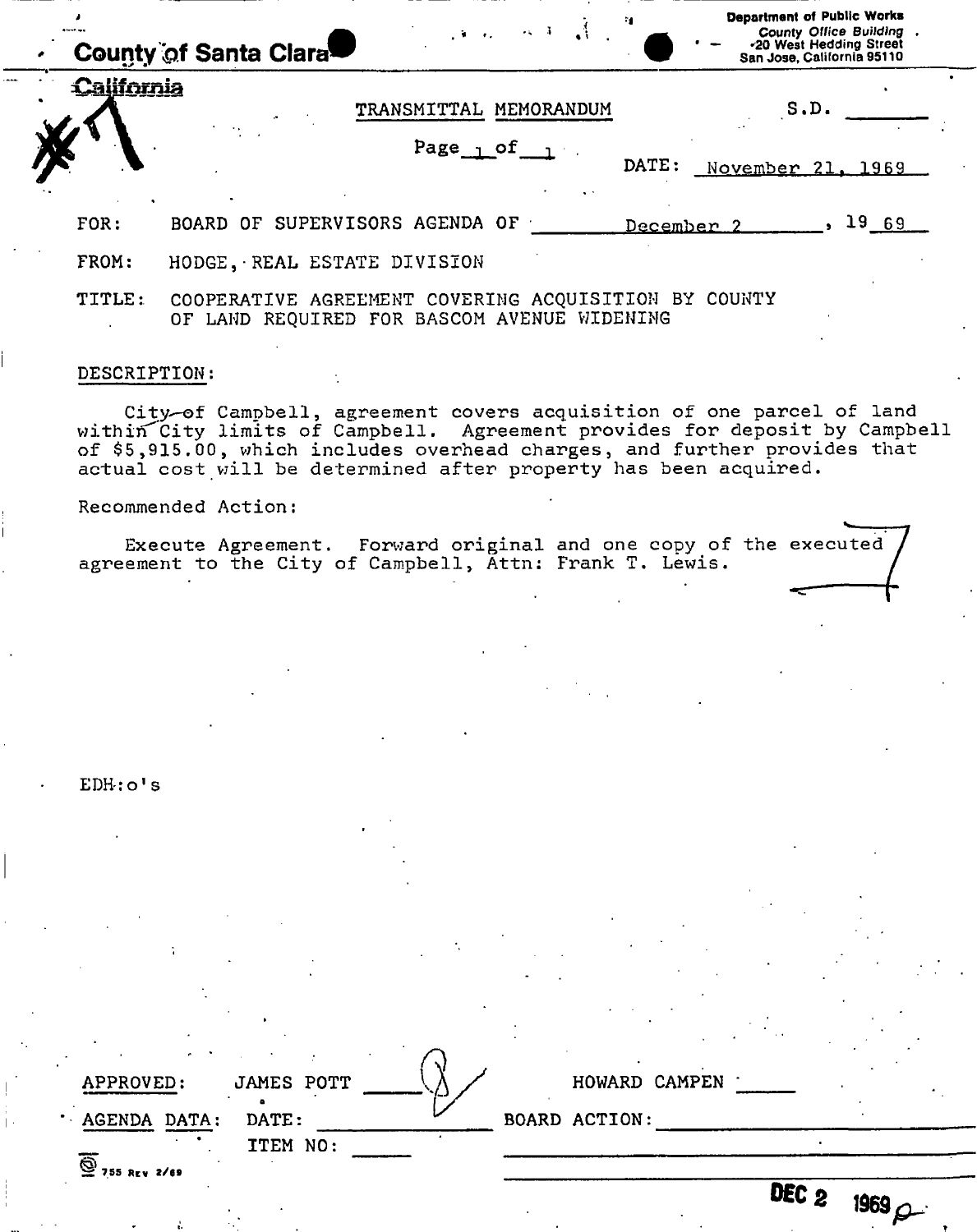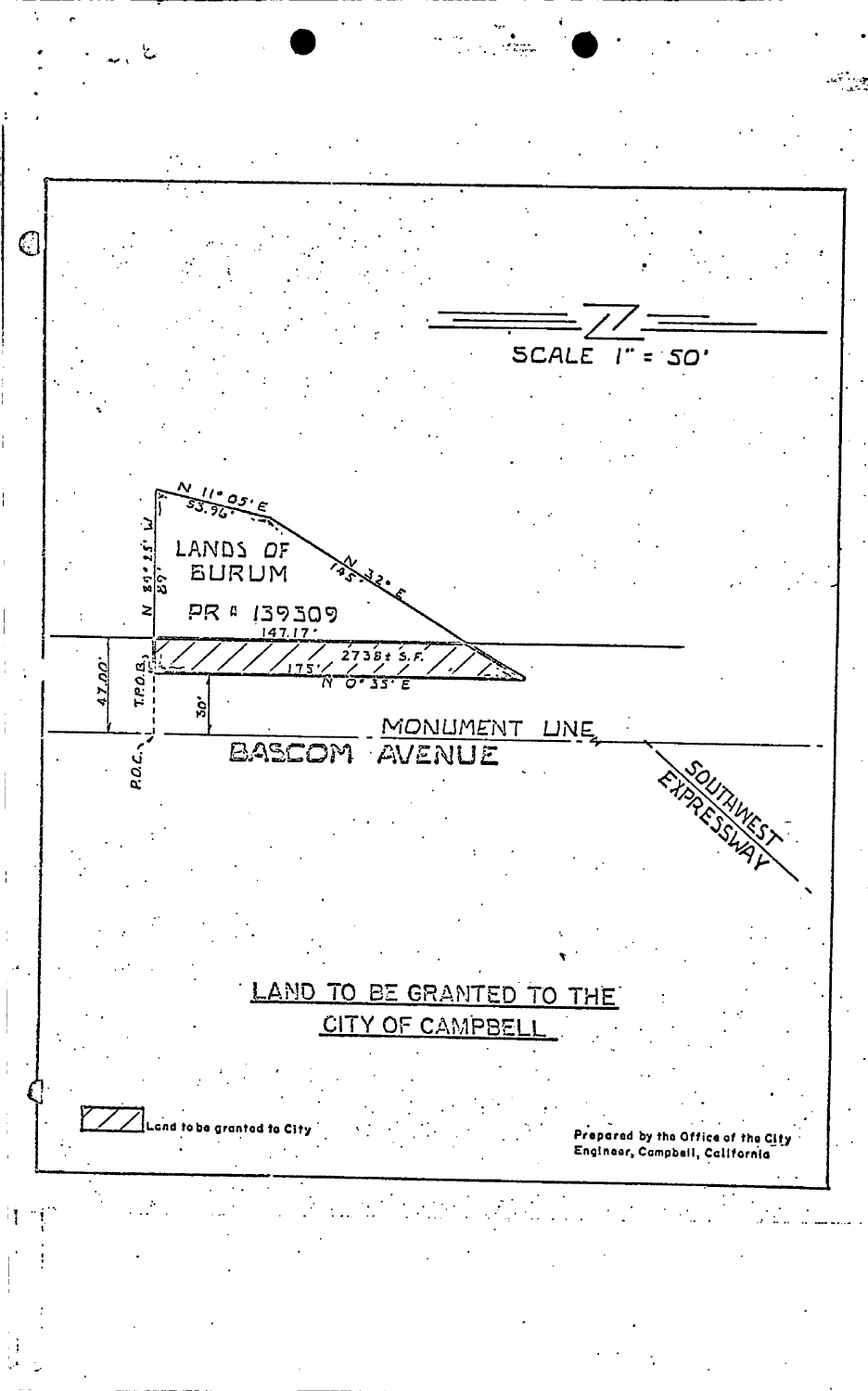## **AGREEMENT BETWEEN COUNTY OF SANTA CIARA AND CITY OF CAMPBELL RELATING TO THE ACQUISITION OF REAL PROPERTY FOR THE BASCOM AVENUE PROJECT**

*S0/J,* 

 $J-L$ 

**This is an agreement between the County of Santa Clara, State of California (County), and the City of Campbell, a municipal corporation (City), relating to the acquisition of real property located in the City for the Bascom Avenue Project.** 

**WHEREAS, City has requested and County is willing to acquire in the name of City, at the sole expense of City, certain real parcel. of land located in the City,** 

**NOW, THEREFORE, County and City shall perform the following obligations:** 

### **SECTION I**

**For and in consideration of the covenants and conditions to be kept and performed by City in this agreement, County shall:** 

**1- Acquisition of Real Property** 

**Appraise and acquire, in the name of City, at the sole expense of City, the fee title to that certain parcel\* of real property located in City and more particularly described in Exhibit "A<sup>11</sup>, . attached hereto and incorporated herein by this reference.** 

**2. Clearance of Improvements** 

**County, as agent of City, shall have, the right to handle clearance and removal of improvements, by sale or by demolition. Net proceeds from any sale shall be credited to City, and any demolition costs shall be added to the basic overhead charge as hereinafter provided.** 

>

**3. Final Accounting** 

**Upon completion of the acquisitions of the aforesaid parcel, and upon the determination of the actual costs thereof, to furnish City with a detailed accounting of costs** 

 $-1-$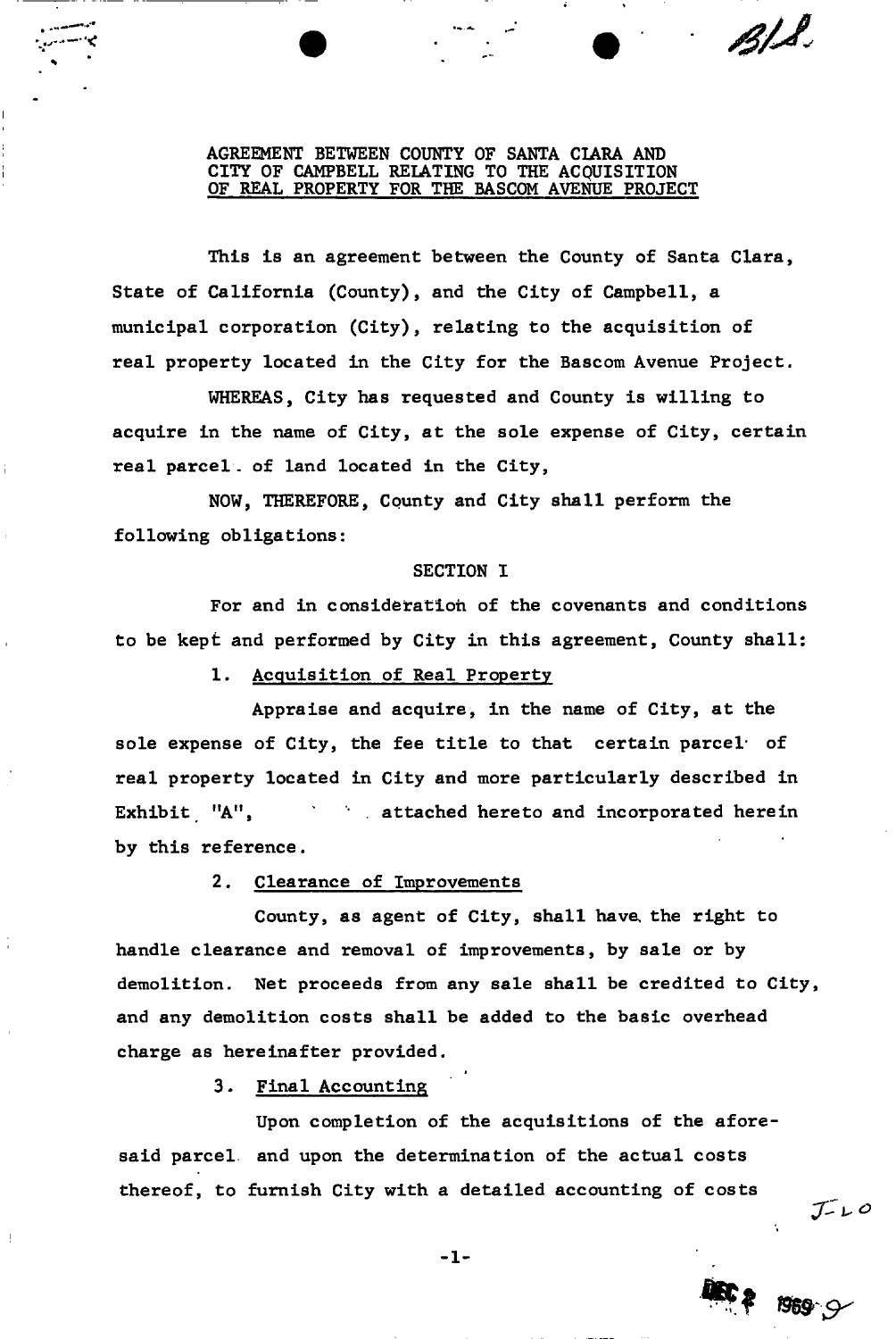**incurred. City will promptly pay to County any balance due to County. County will refund to City any balance in excess of the actual costs of acquisition as determined by the final accounting,** 

# **SECTION II**

**For and in consideration of the covenants and conditions to be performed by County as set forth in this agreement, City shall:** 

## **1. Agent of City**

**Designate County, by appropriate action of the governing body of City, as agent of City in the acquisition of the real property herein described. Any suit in eminent domain will be filed in the name of City, after an appropriate resolution to condemn has been passed and adopted by City and designating County as agent of City in such proceedings.** 

**2. Deposit of Funds** 

**Deposit with County promptly upon receipt of a**  statement therefor, the sum of \$ 15,915.00 , which shall **represent the estimated cost for appraising, negotiating and acquiring the real parcel:' of land described herein. City shall promptly advance to County any supplemental deposits as may be necessary to acquire said parcel^. Actual cost to City shall**  be determined after the parcel<sup>3</sup> ha<sub>184</sub> been acquired and shall be **computed as follows:** 

**(a) Rights of Way** 

**Right of way costs shall be the actual cost to County for the fee value of the real property acquired by County, including any severance or other damages, either negotiated or assessed in a proceeding in eminent domain, and legal interest as provided by law.** 

 $-2-$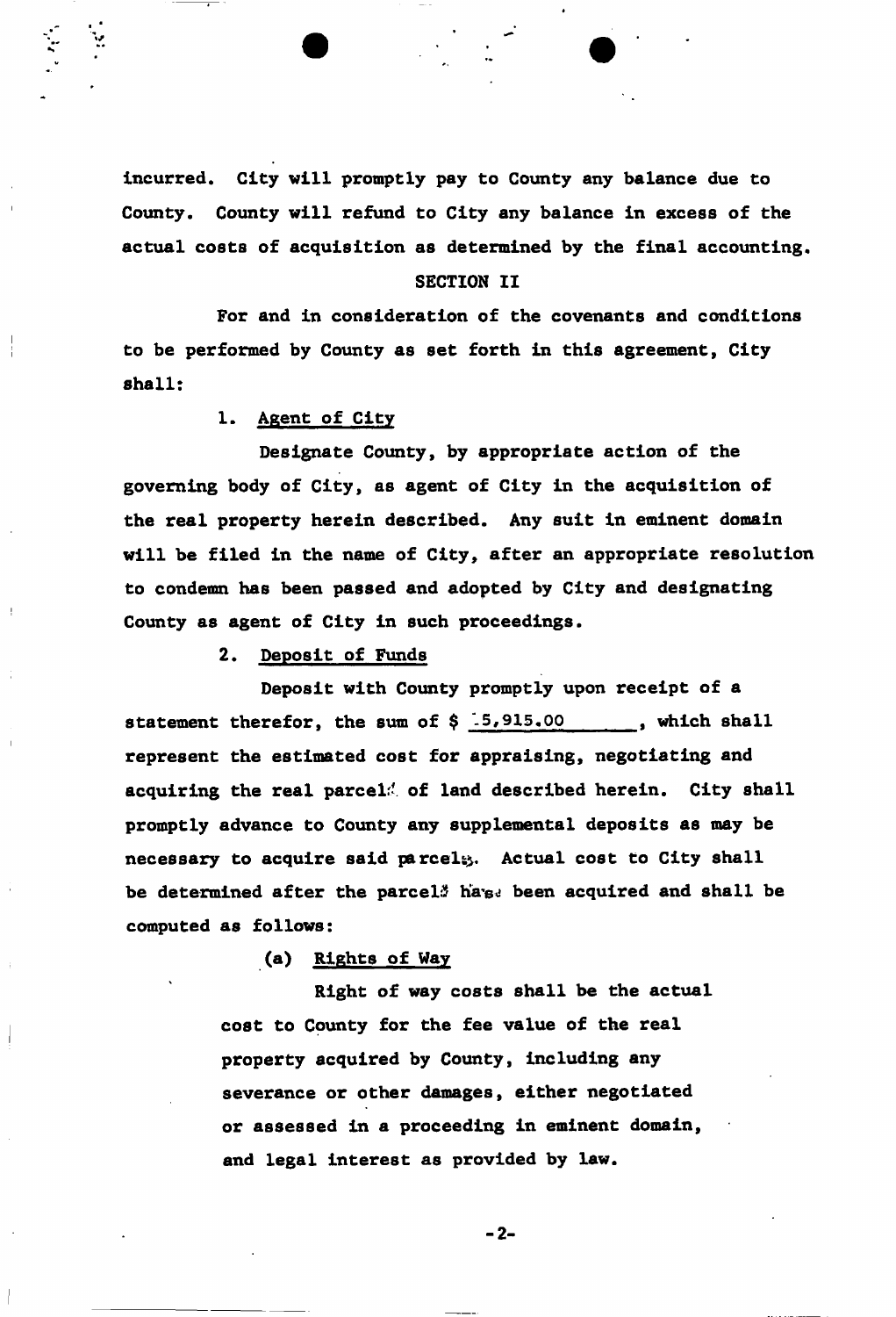# **(b) Overhead**

**Overhead costs shall be a lump sun of \$850.00 per parcel or subparcel, which amount includes such indirect charges as appraisal fees, preliminary title reports, negotiation fees, filing fees, escrow fees and title insurance fees.**  Should it become necessary to acquire said parcela **through eminent domain proceedings, there shall be added to the basic overhead charge the actual costs of trial which shall include jury fees, expert witness fees, legal fees, cost of preparation of maps, diagrams and exhibits, transportation fees of jury to view property, transcript fees, publication costs, meals for jurors while deliberating, fees for service of process, witness fees, and such other charges necessarily incurred in trial. In addition, any demolition costs incurred shall be added to the basic overhead costs of \$850.00 per parcel. Overhead costs shall not include payments made by County to the owner or owners of real property for the fee value thereof and/or**  damages.

**3. Payment to County** 

**Fay to County promptly on receipt of the statement of final accounting, the amount shown by the final accounting, to be owing to County over and above any advance deposits of City for said acquisition of real property and clearance of improvements.** 

**IN WITNESS WHEREOF, the parties hereto have caused** 

**- 3 -**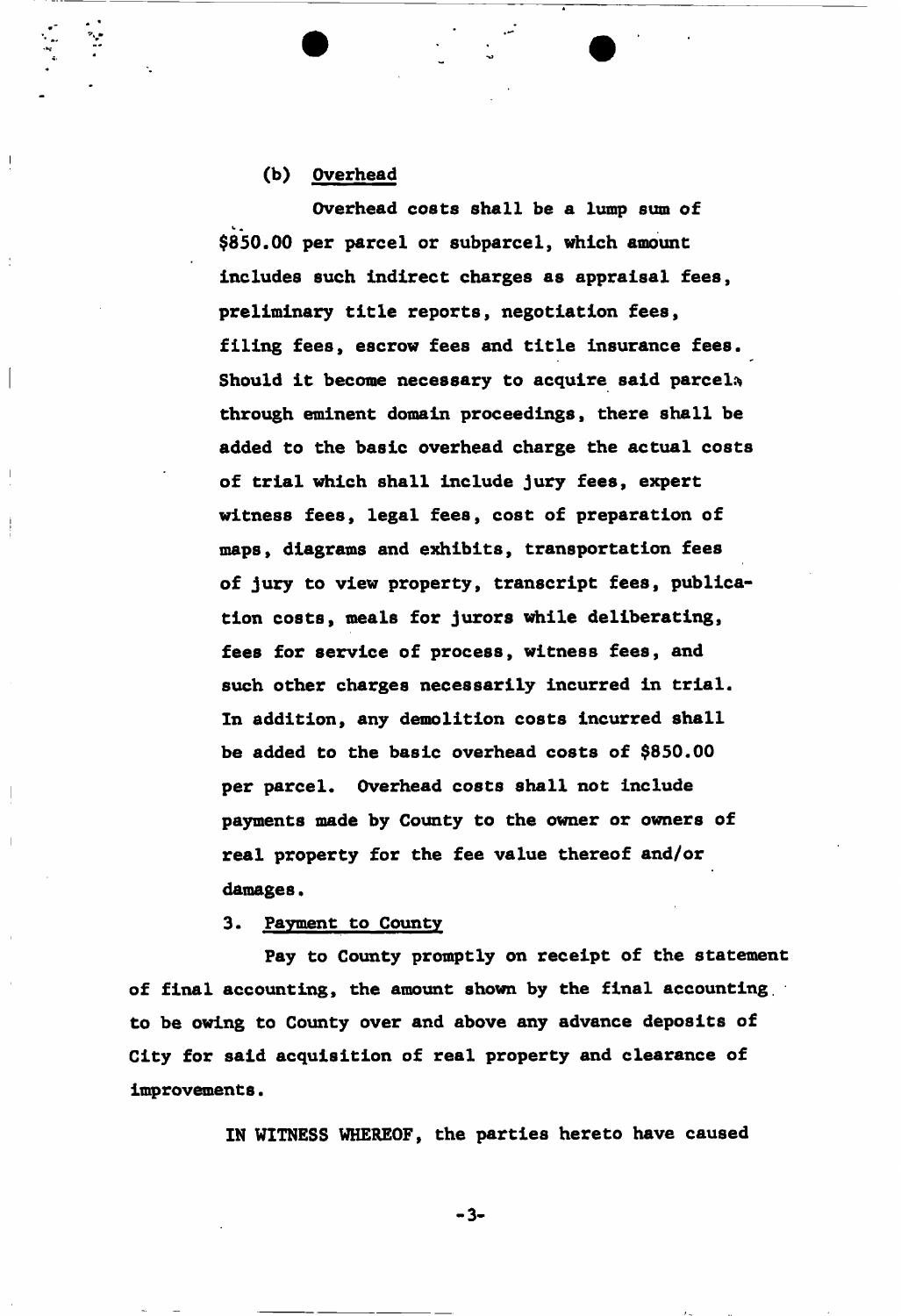this agreement to be executed by their respective officers, duly authorized, By the City on DEC 2 1969  $\frac{1}{\sqrt{1-\frac{1}{2}}}$ , and by the County on DEC 2 1969

COUNTY OF SANTA CLARA

inches By of Supervisors Chairman, **Board** 

JEAN PULLAN, Clerk<br>Board of Supervisors **ATTEST:** 

CITY OF CAMPBELL L  $\overline{\sigma}m$ **By** Mayor

APPROVED AS TO FORM

<u> Leval & Longwr 11/21/69</u><br>Assistant County Counsel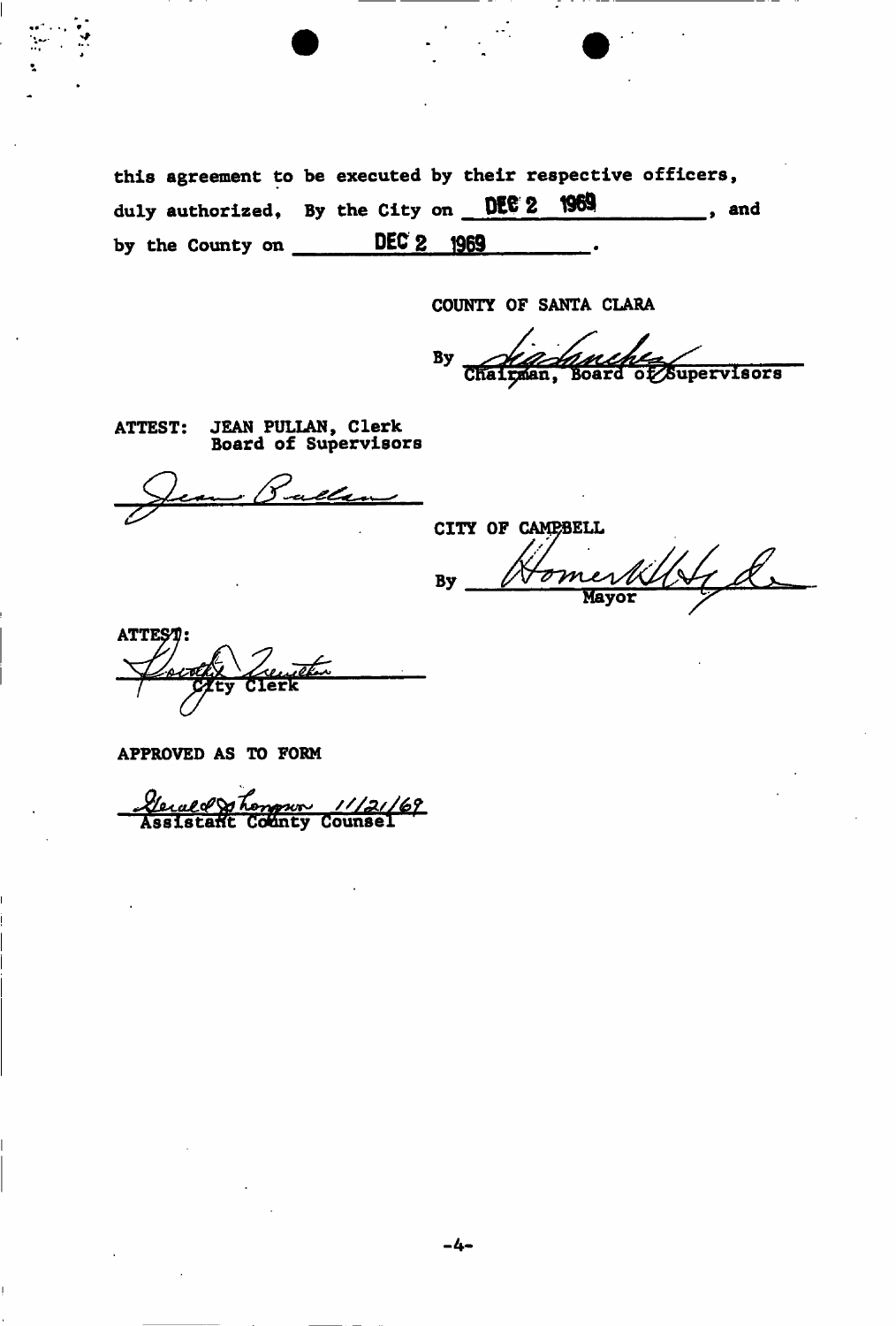**EXHIBIT "A"** 

**COMMENCING at the intersection of the easterly prolongation of the most northerly line of the parcel of land described in the Deed from "Walter R. Keesling, et al, to Santa Clara Valley Water Conservation District, recorded December 28, 1962 in Book 5845 of Official Records in the Office of the Recorder, County of Santa Clara, State of California, at Page 286, with the monument line established for record on the map entitled "Record of Survey of a Monument Line of South Bascom Avenue, from Union Avenue to West San Carlos Street, <sup>11</sup> filed for record in Book 247 at Pages 35 to 56, inclusive, in said County Recorder's office;** 

**THENCE, Westerly along said prolongation to the most northeasterly corner of said parcel of land, said corner being the TRUE POINT OF**  BEGINNING of this description;

**THENCE, continuing westerly along said most northerly line to the intersection thereof with a line parallel.with and 47.00 feet distant 'westerly, measured at right angles, from said monument line;** 

**THENCE, Southerly along said parallel line approximately 77' feet to the intersection thereof with a southerly line of said parcel of land;** 

**THENCE, Northeasterly along said southerly line to the intersection "thereof with the most easterly line of said parcel of land, such intersection being a southeasterly corner of said parcel of land;** 

**THENCE, Northerly along said most easterly line to the POINT OF BEGINNING of this description.**